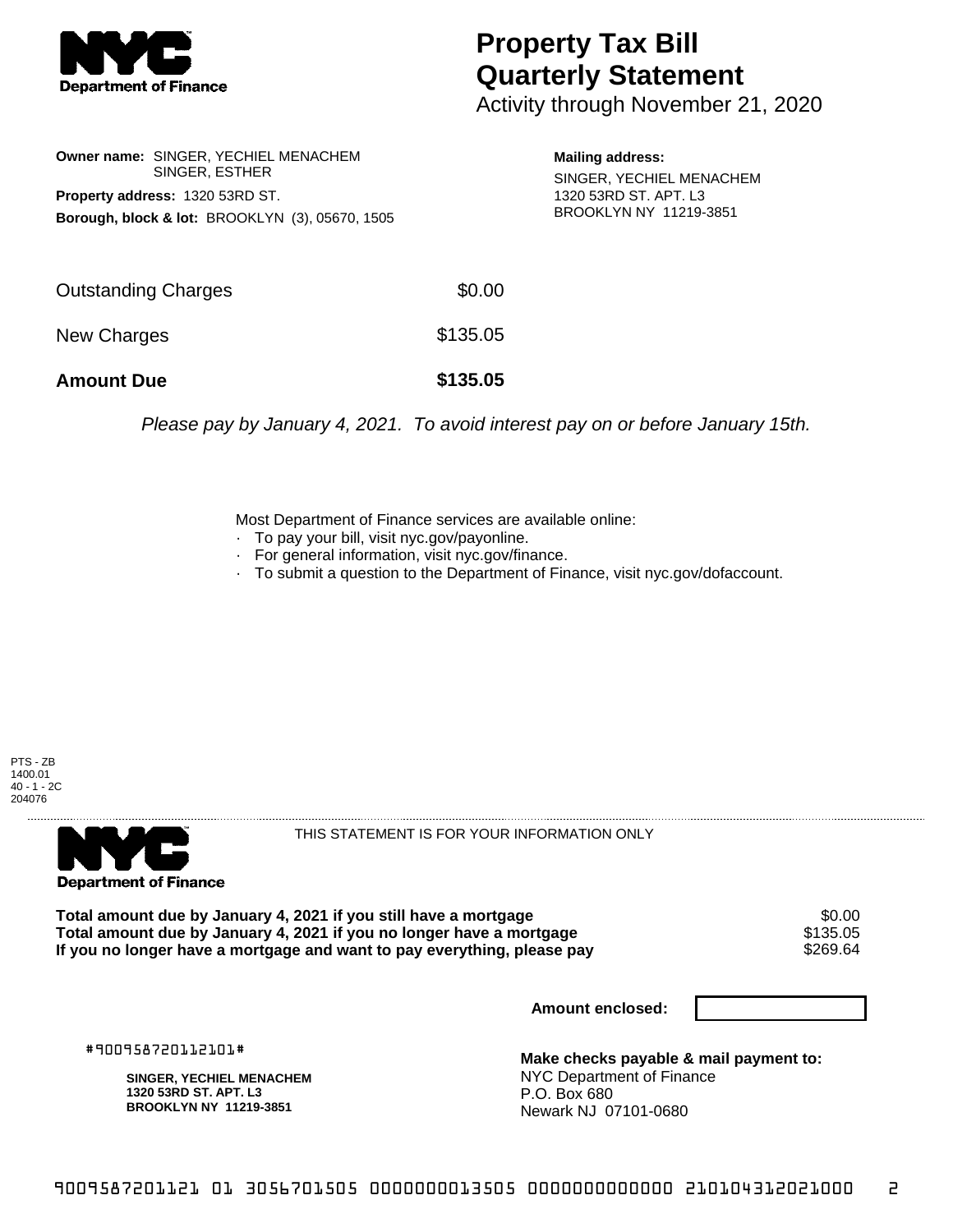

| <b>Billing Summary</b>                                                     | <b>Activity Date Due Date</b> |                    |              | <b>Amount</b> |
|----------------------------------------------------------------------------|-------------------------------|--------------------|--------------|---------------|
| Outstanding charges including interest and payments                        |                               |                    |              | \$0.00        |
| Finance-Property Tax                                                       |                               | 01/01/2021         |              | \$139.67      |
| Adopted Tax Rate                                                           |                               |                    |              | $$-4.62$      |
| <b>Total amount due</b>                                                    |                               |                    |              | \$135.05      |
| <b>Tax Year Charges Remaining</b>                                          | <b>Activity Date</b>          | <b>Due Date</b>    |              | Amount        |
| Finance-Property Tax                                                       |                               | 04/01/2021         |              | \$139.67      |
| <b>Adopted Tax Rate</b>                                                    |                               |                    |              | $$-4.62$      |
| Total tax year charges remaining                                           |                               |                    |              | \$135.05      |
| If you pay everything you owe by January 4, 2021, you would save:          |                               |                    |              | \$0.46        |
| How We Calculated Your Property Tax For July 1, 2020 Through June 30, 2021 |                               |                    |              |               |
|                                                                            |                               | Overall            |              |               |
| Tax class 2C - Coop Or Condo 2-10 Res Units                                |                               | <b>Tax Rate</b>    |              |               |
| Original tax rate billed                                                   |                               | 12.4730%           |              |               |
| New Tax rate                                                               |                               | 12.2670%           |              |               |
| <b>Estimated Market Value \$141,496</b>                                    |                               |                    |              |               |
|                                                                            |                               |                    | <b>Taxes</b> |               |
| <b>Billable Assessed Value</b>                                             |                               | \$51,932           |              |               |
| 421a                                                                       |                               | $-47,453.00$       |              |               |
| <b>Taxable Value</b>                                                       |                               | \$4,479 x 12.2670% |              |               |
| <b>Tax Before Abatements and STAR</b>                                      |                               | \$549.44           | \$549.44     |               |
| Annual property tax                                                        |                               |                    | \$549.44     |               |
| Original property tax billed in June 2020                                  |                               |                    | \$558.68     |               |
| <b>Change In Property Tax Bill Based On New Tax Rate</b>                   |                               |                    | $$-9.24$     |               |

**NEW LAW:** To learn about Local Law 147, which requires residential buildings with three or more units to create a policy on smoking and share it with current and prospective tenants, visit www.nyc.gov/health/tobaccocontrol.

Please call 311 to speak to a representative to make a property tax payment by telephone.

## **Home banking payment instructions:**

- 1. **Log** into your bank or online bill pay website.
- 2. **Add** the new payee: NYC DOF Property Tax. Enter your account number, which is your boro, block and lot, as it appears here: 3-05670-1505 . You may also need to enter the address for the Department of Finance. The address is P.O. Box 680, Newark NJ 07101-0680.
- 3. **Schedule** your online payment using your checking or savings account.

## **Did Your Mailing Address Change?**

If so, please visit us at **nyc.gov/changemailingaddress** or call **311.**

When you provide a check as payment, you authorize us either to use information from your check to make a one-time electronic fund transfer from your account or to process the payment as a check transaction.